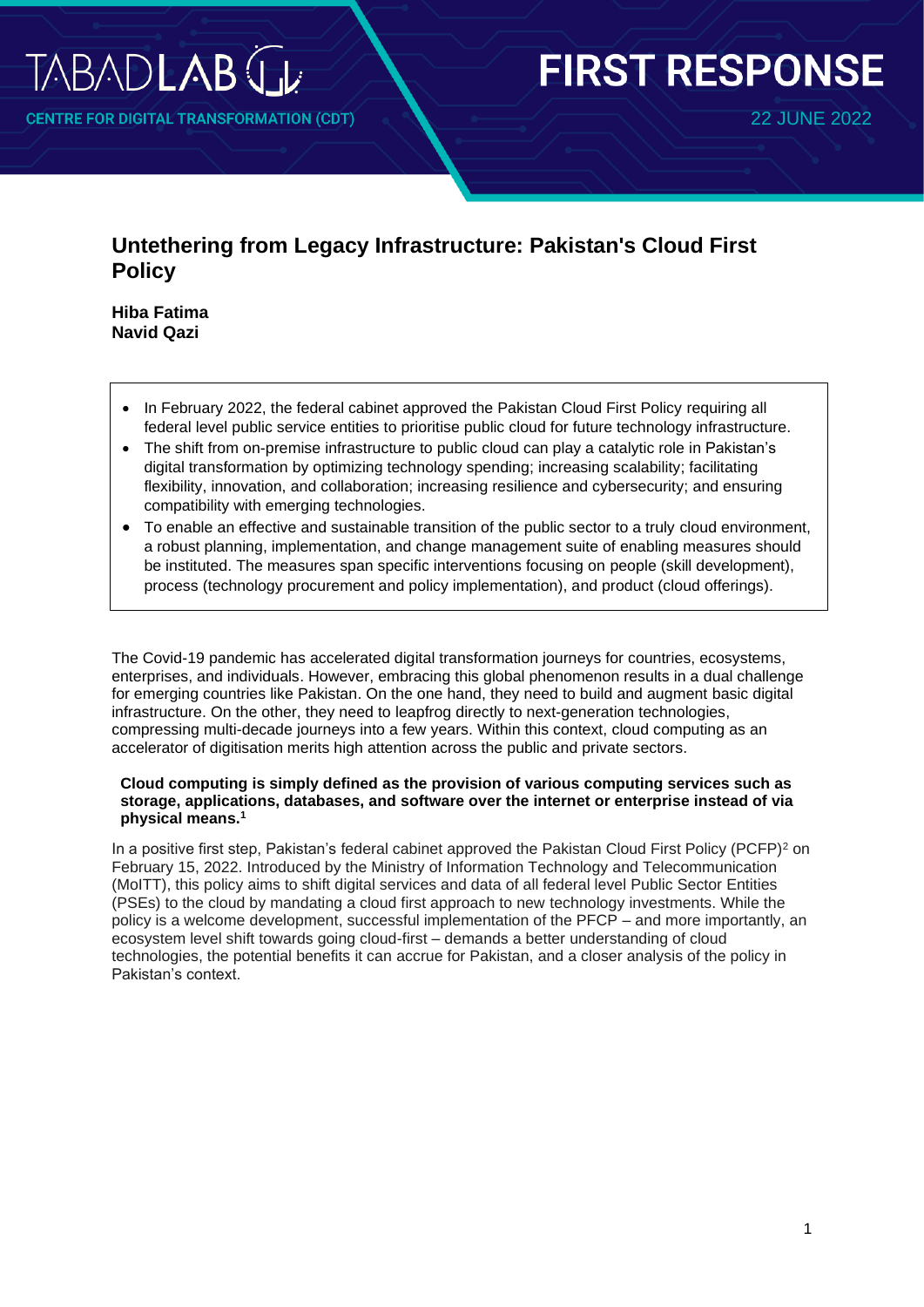## **1. Defining Cloud Computing and its Significance**

Traditional on-premises IT infrastructure relies on physical storage implements like servers and hard drives, thereby allowing only localised access to data. Cloud computing allows data to be stored in a virtual cyberspace which can be accessed remotely and shared among multiple users. Cloud services are typically offered by third party providers through different cloud models and deployment methods (see Figure 1 below).



*Figure 1: Key Ideas in Cloud Computing<sup>3</sup>*

Futuristic, sustainable, and effective digital transformation necessitates adoption of cloud technology as this allows governments, businesses, and individuals to benefit in the following ways:

**Increased scalability:** Cloud allows users to easily scale up or down their data footprint based on changing needs. In contrast traditional data centres are constrained by the capability of their physical infrastructure, limiting their ability to process increased data traffic without additional infrastructure investment.

**Better cost efficiency:** Cloud computing reduces an organization's IT expenditure due to the unique deployment and payment models it offers. Flexible scalability and the pay-as-you-go model of the cloud means that organisations only pay for what they really use, resulting in optimised IT spending. Additionally, cloud also eliminates the need for procuring and maintaining IT infrastructure. In contrast, companies relying on legacy methods must invest upfront in IT infrastructure and pay for maintenance based on assumptions about expected growth.

**Improved resilience, flexibility, and security:** Data stored on the cloud is evenly distributed across servers in multiple locations and backed up continuously. As such, in the event where one server is damaged, another is instantly ready to take its place ensuring work continuity. In contrast, on-premise IT infrastructure does not offer fast-paced recovery and remote accessibility in the face of adversity unless enterprises make elaborate costly provisions for disaster recovery sites. For instance, during the pandemic remote work and business continuity could only be maintained thanks to cloud technology's resilience and flexibility.

**Enhanced collaboration:** The cloud facilitates easy sharing of tools, platforms and applications across organisations. This reduces duplication of effort and products, allowing users from across time zones and geographical regions to work together.

**Strengthened Sustainability:** Moving to the cloud can reduce an organisation's energy footprint by 80% as heavy on-site IT equipment does not need to be maintained anymore. <sup>4</sup>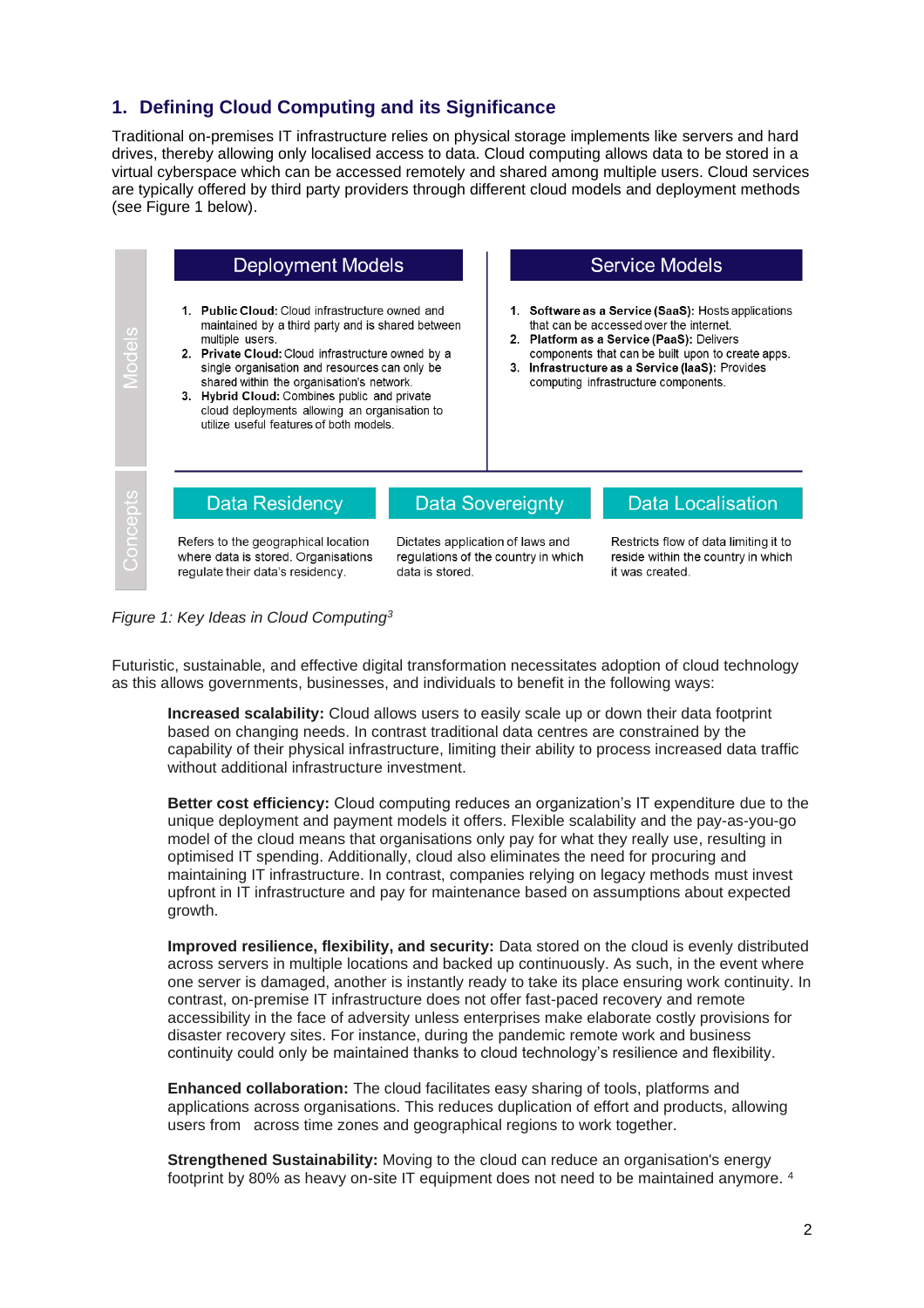**Increasingly Future-ready:** Cloud computing allows the adoption of advanced technologies like big data, artificial intelligence (AI), and internet of things (IoT) most of which are incompatible with legacy systems.

Despite the many benefits of cloud computing, adoption is hampered primarily by apprehensions around data security and privacy. Organisations fear that they will lose control over their data if the infrastructure where it is hosted is owned and managed by a third party. Additionally, the fact that cloud services are typically accessed via the public internet raises concerns that the frequency and success of cyberattacks are likely to increase. These fears are particularly acute in a country like Pakistan where several organisations have been the victims of data breaches in the past. 5

Contrary to such perceptions, cloud computing typically offers enhanced security as it enables integration of encryptions, advanced firewalls, and new technologies such as AI. Cloud Service Providers (CSPs), especially global hyperscalers (see Box 1), invest significantly in cybersecurity as their success depends upon the provision of high-end security and data integrity. Notably, most CSPs operate under a shared responsibility model where the CSP is responsible for the security of the cloud, but the hosted organization is responsible for security within the cloud. Since CSPs have to comply with the data policies of the countries they operate in, governments can help allay data security and privacy concerns by establishing strong data privacy laws, and related standards.

## **1.1.Public Cloud and Digital Transformation**

The overarching benefits of cloud technology have globally positioned cloud deployment at the core of several forward-looking digital transformation strategies. **A first step in accelerated cloud adoption is often the creation of national cloud policies** (see Table 1) **that prioritise public cloud deployments as the default infrastructure for governments.** 

For cloud adoption at the national level, public cloud presents itself as the optimal deployment model. Public cloud infrastructure is managed by third party providers and operates on a multi-tenant architecture. This means multiple users/organisations share the same infrastructure once it has been deployed. Migrating to the public cloud then only requires that organizations virtually integrate into the existing infrastructure by following standard protocols. The enhanced benefits of low organisational effort and easy adoption processes that accompany public cloud make it an enticing offering for public sector entities.

Public cloud spending is expected to account for almost 50% of total government IT expenditure in digitally mature countries such as Australia, demonstrating the case for cloud adoption in the public sector. 6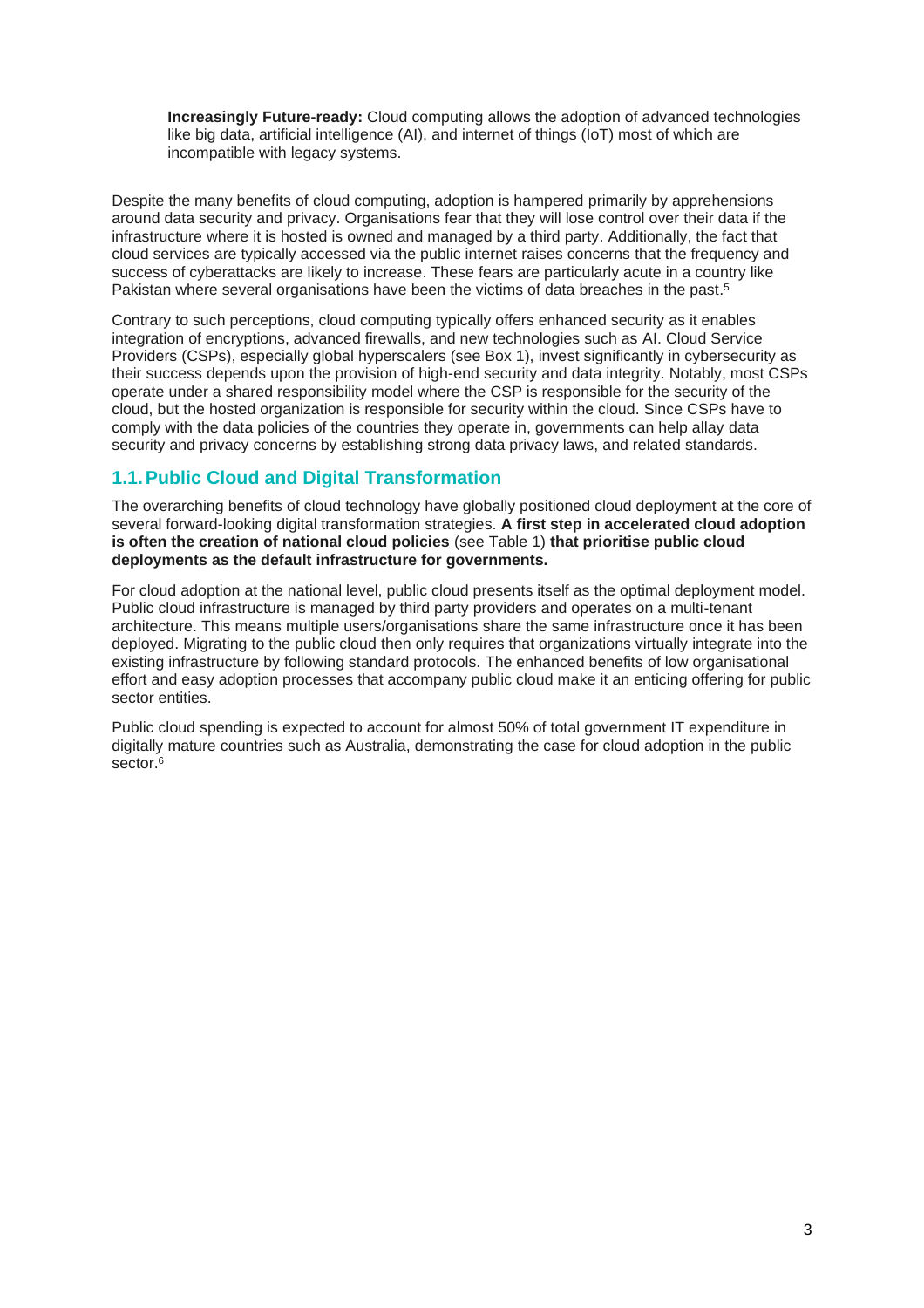## **2. Understanding Pakistan's Cloud Journey to Date**

**To date, Pakistan's journey to cloud adoption has been largely ad-hoc and siloed**. Consequently, the country has not been able to capture the broad-based digitisation that is associated with cloud in other economies. Prior to the PCFP, major regulatory developments in the cloud space were as follows:

**2020:** State Bank of Pakistan (SBP) issued a circular allowing financial institutions to use cloud-based solutions provided by loca/ll and international CSPs for non-core business functions. 7

**2021:** Securities and Exchange Commission of Pakistan (SECP) issued a draft of Cloud Adoption Guidelines for Incorporated Companies that offered instructions to businesses on adopting cloud technology. 8

Pakistan lags internationally and regionally in terms of public cloud adoption. A BCG study on 'Future of Cloud in Asia Pacific' forecasts cloud spending in the Asia Pacific to reach USD 200 billion by 2024, growing at a Compound Annual Growth Rate (CAGR) of 20% from 2018-2024. <sup>9</sup> Zooming in on some comparable ASEAN countries, the public cloud spend CAGR is more than double of on-premise spend CAGR.

In Pakistan's case, experts estimate public cloud spend CAGR to be well below ASEAN averages. <sup>10</sup> If the PCFP is implemented in an effective way, Pakistan could unlock investment opportunities in the cloud computing space by boosting adoption by the public sector.



 *Figure 2: Cloud Vs On-prem IT Spending in ASEAN in 2024*<sup>11</sup>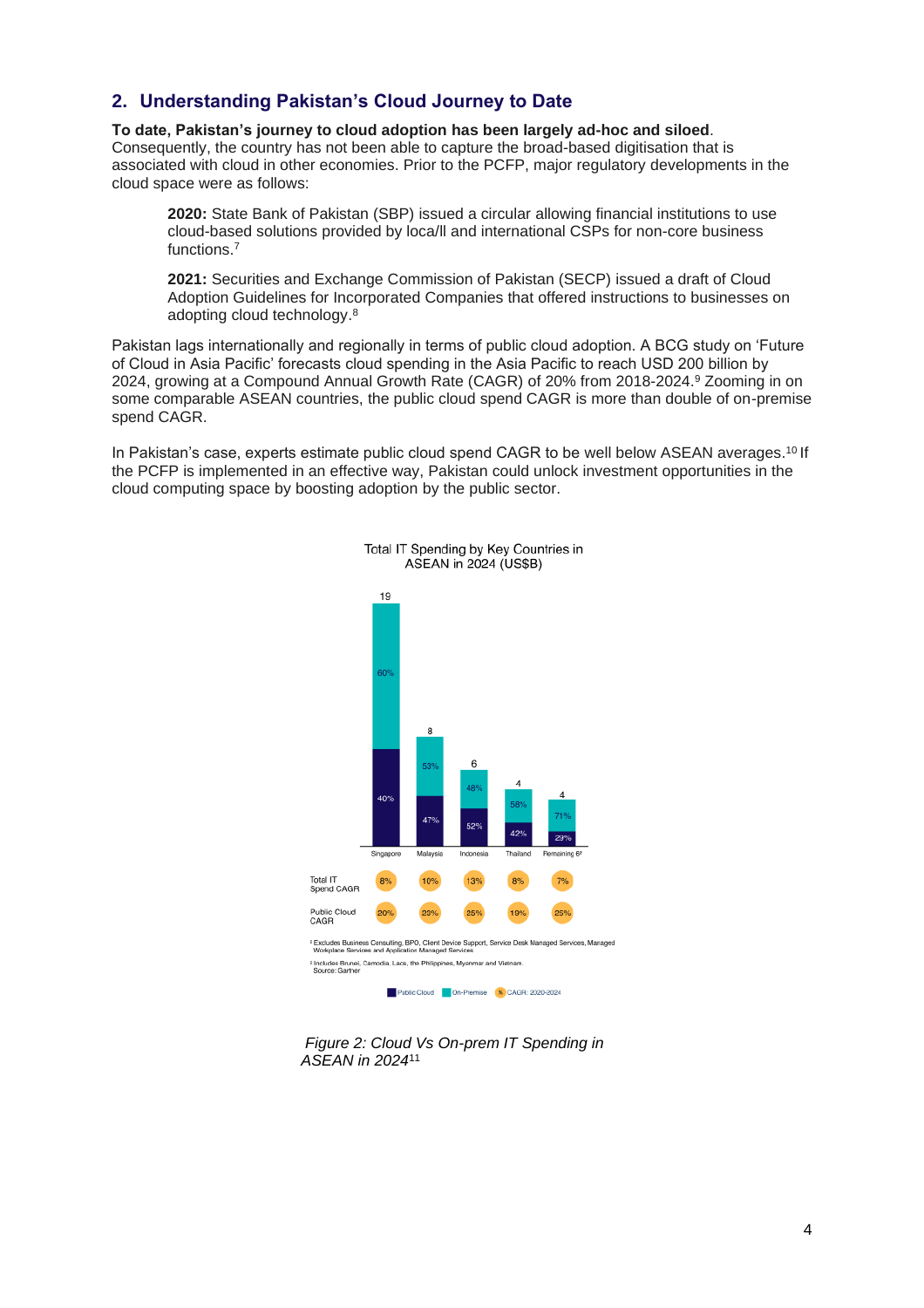# **2.1.Pakistan Cloud First Policy**

The PCFP aims to catalyse cloud adoption in the public sector while encouraging the private sector to follow suit.

Key features of the policy include:

- Prioritisation of cloud-based systems/solutions when updating or procuring IT services starting July 01, 2022. The mandate of the PCFP extends to all federal Public Service Entities (PSEs)
- Classification of data into five categories open data, public data, restricted data, confidential data, and secret data – supplemented with recommended deployment models for each data type.
- Development of governance and implementation structures specifically, a Cloud Board and a Cloud Office.
	- o The Cloud Board, as a supervising body, will be chaired by the Federal Secretary for Information Technology and Telecommunications.
	- o The Cloud Office will be responsible for supporting cloud adoption efforts across the government and curating accreditation, registration and compliance frameworks for CSPs according to domestic and international standards.
- Encouragement to provinces to adopt a cloud first approach, by reserving provincial seats on the Cloud Board.

Key developments that have materialized since the approval of the PCFP are as follows:

- An interim Cloud Office has been already created within the MoITT to kickstart cloud adoption under the PCFP. The Cloud Office is currently staffed by MoITT officials.
- The Public Procurement Regulatory Authority (PPRA) has been tasked by the Cloud Office to develop the regulatory framework for cloud services implementation in the public sector
- All provinces, including Sindh which initially cited apprehensions about the PCFP have agreed to adopt a cloud first policy. 12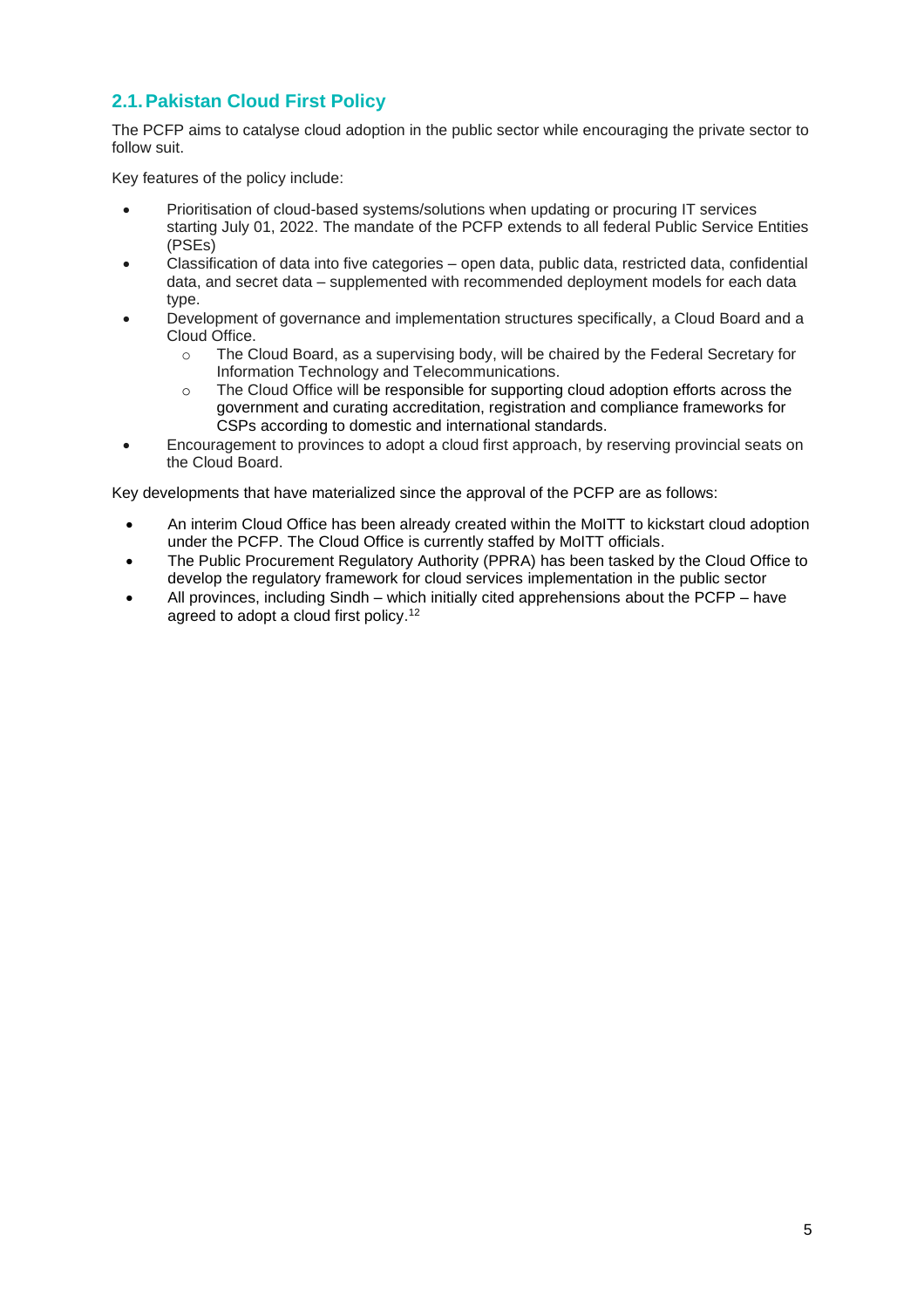# **3. Benchmarking and Analysing the PCFP**

Although Pakistan's foray into cloud adoption has been delayed, the PCPF sets Pakistan on the right track. **As global leaders transition from cloud first to cloud native, Pakistan has the opportunity to leverage lessons learnt from their decade long cloud adoption journeys in order to leapfrog and catch-up regionally and globally.**

The table below (Table 1) summarises the cloud adoption trajectories of international and regional digital leaders who first introduced their CFPs in the 2010s. Most of these CFPs focused on federal government entities.

| <b>Features</b> |                           | <b>U.S.</b>                                                                                                     | <b>UK</b>                                                                           | <b>Australia</b>                                                         | <b>India</b>                                                                           | <b>Philippines</b>                                                          |
|-----------------|---------------------------|-----------------------------------------------------------------------------------------------------------------|-------------------------------------------------------------------------------------|--------------------------------------------------------------------------|----------------------------------------------------------------------------------------|-----------------------------------------------------------------------------|
| <b>Policy</b>   |                           | <b>Cloud Computing</b><br>Strategy, 2010                                                                        | <b>Cloud First Policy</b><br>2013                                                   | Australian<br>Government Cloud<br>Computing Policy,<br>2014              | Government of<br>India's GI Cloud<br>(Meghraj) Strategic<br>Direction Paper,<br>2013   | <b>Philippines Cloud</b><br>First Policy, 2017                              |
|                 |                           | Cloud Smart Strategy,<br>2018                                                                                   | Reviewed, 2019                                                                      | Secure Cloud<br>Strategy, 2021                                           |                                                                                        | Revised, 2020                                                               |
| <b>Snapshot</b> | <b>Mandate</b>            | All federal<br>departments                                                                                      | All federal<br>departments                                                          | All federal<br>departments                                               | All federal and state<br>level departments                                             | All federal and<br>local level<br>departments,<br>judiciary and<br>colleges |
|                 | Implementa<br>tion bodies | Established CIO<br><b>Council Executive</b><br><b>Cloud Computing</b><br><b>Executive Steering</b><br>Committee | <b>Government Digital</b><br>Services                                               | Digital<br>Transformation<br>Agency                                      | Department of<br>Electronics and<br>Information<br>Technology                          | Department of<br>Information and<br>Communications<br>Technology            |
|                 |                           | Federal Risk and<br>Authorization<br>Management<br>Program (FedRAMP)                                            |                                                                                     | <b>Established Cloud</b><br>Services Panel                               | <b>Established Cloud</b><br>Management office<br>and Architecture<br>Management Office |                                                                             |
|                 | <b>Detailed</b><br>guide  |                                                                                                                 | Cloud Guide for the<br><b>Public Sector</b>                                         | Provides a two-year<br>action plan for<br>implementation                 | Guidelines for<br>Enablement of<br>Government<br>Departments for<br>Adoption of Cloud  |                                                                             |
| <b>Impact</b>   |                           | Cloud preferred<br>environment for<br>70% <sup>13</sup> of state and<br>local government<br>executives          | 90% <sup>14</sup> of surveyed<br>government<br>agencies want to<br>migrate to cloud | > AUD 2 billion <sup>15</sup><br>benefit from moving<br>to cloud 2014-19 |                                                                                        |                                                                             |

*Table 1: Comparative Analysis of Global CFPs*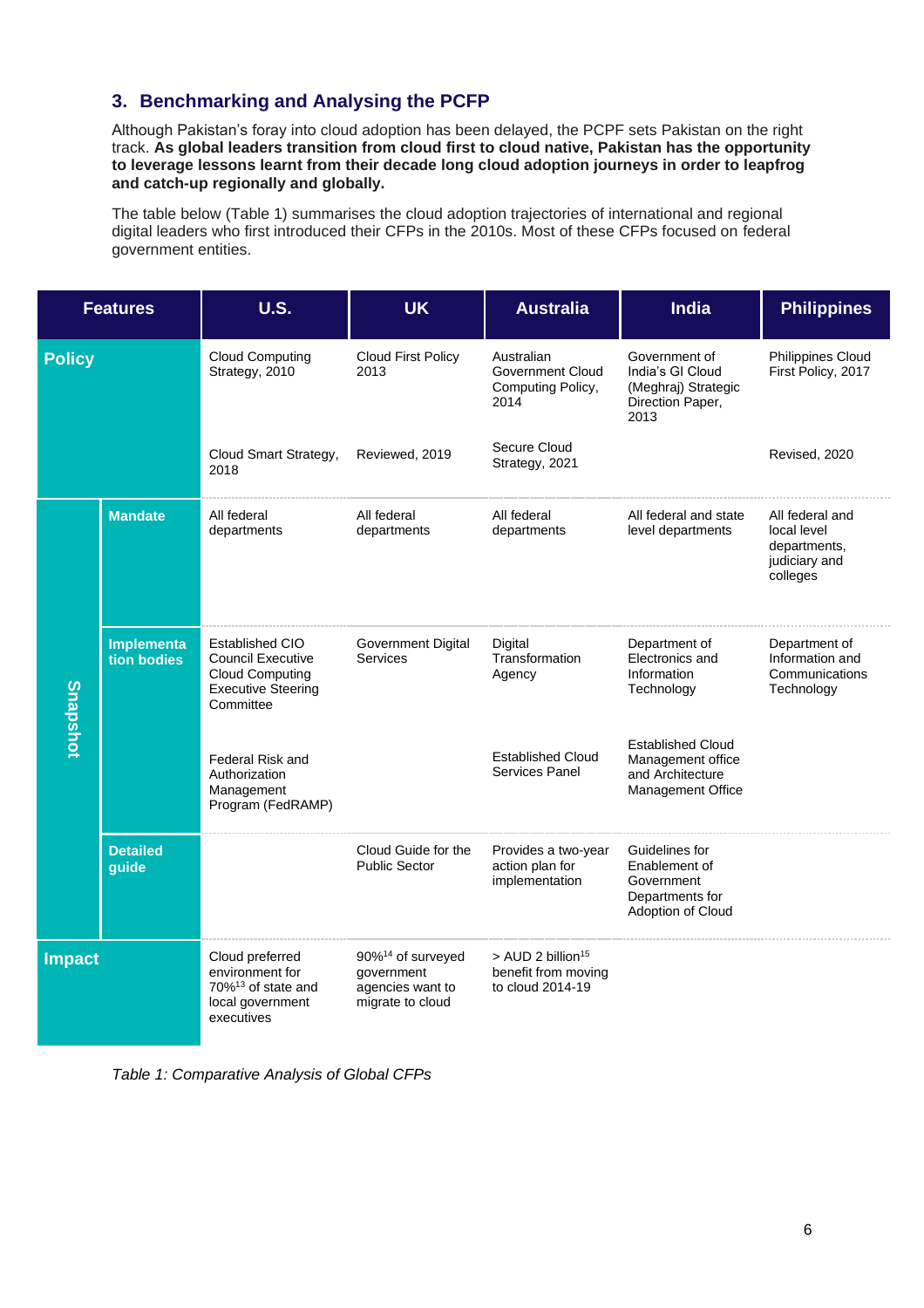Based on the examples we have looked at it appears that governments globally follow a similar highlevel roadmap for cloud adoption across the public sector (see Figure 3). The sequenced process involves:

- 1. Introduction of a policy.
- 2. Establishment of a unit mandated with developing processes facilitating cloud adoption.
- 3. Development of a detailed guidebook spelling out regulations and processes dictating cloud migration.

The PCFP charts a similar path for Pakistan. Currently, Pakistan stands at the cusp of the second step with the MoITT having set up an interim cloud office after the release of the PCFP.



Pakistan currently stands here with the establishment of the interim Cloud Office after the introduction of the Pakistan Cloud First Policy

#### *Figure 3: High Level Roadmap for Cloud Adoption*

The PCFP is broadly in line with international Cloud First Policies (CFP) for both mature and emerging markets as it covers major topics identified in CFP benchmarking analysis.<sup>16</sup> However, PCFP lacks actionable steps that are needed to seamlessly transition PSEs to a cloud environment. These enabling and guiding details are covered below. Addressing these gaps to ensure successful implementation of the PCFP requires proactive engagement of the Cloud Office.

#### **1. Absence of migration plan**

The PCFP encourages an immediate shift to a cloud-first model but **lacks a basic, high-level data migration plan** otherwise present in all global and regional CFPs. Currently, there is an information vacuum about the data migration approach and processes that public sector entities will have to undertake to move services from physical data centres to the cloud.

#### **2. Need for a guidebook**

The absence of a migration plan further necessitates the immediate **development of a cloud adoption guidebook.** Policy directives are typically followed by detailed guidebooks that comprehensively delineate activities that departments will have to undertake to adapt to cloud computing.

These guides offer assistance on a range of topics, including data residency, security and certifications. Individual PSEs can then use this broader framework to formulate and anchor their own transition strategies so that they are tailored to match specific department needs. Pakistan's Cloud Office, as the lead implementation body, should develop a detailed action plan before departments initiate their cloud migration. This will ensure a smooth, hassle-free transition to cloud with consistent protocols and principles being adhered to across all PSEs.

Some of the key areas that the guidebook should tackle include:

- Cloud security considerations and benchmarks upfront to manage apprehensions.
- Data sovereignty requirements to allow CSPs to better articulate their potential.
- Developing and publishing accreditation criteria that has been finalised after taking inputs from all stakeholders including government organisations and CSPs.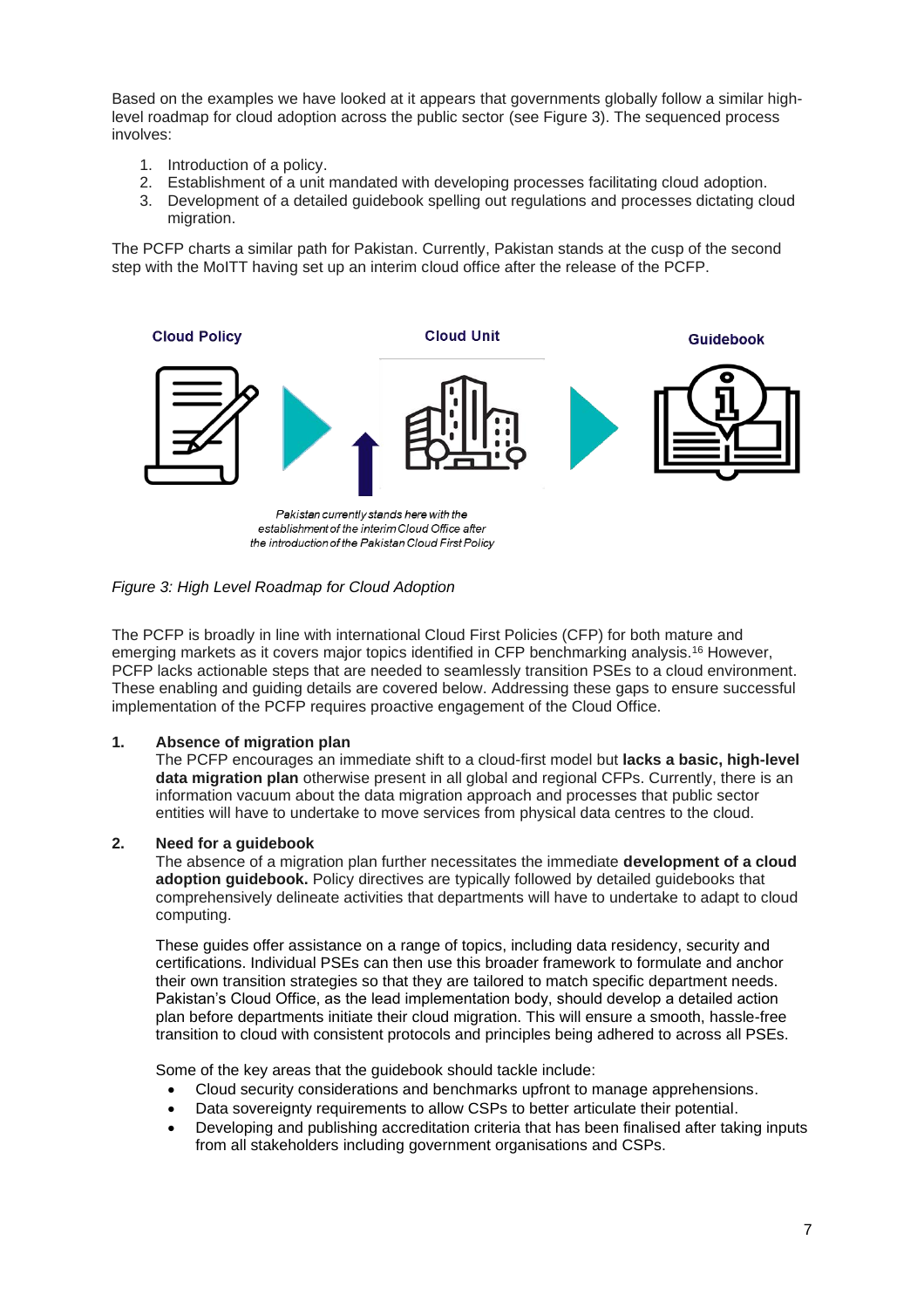#### **3. Data residency requirements disincentivizing CSPs**

The data residency requirements for CSPs under the PCFP end up limiting the possibility of leveraging regional and global CSPs. Under the data residency rules, PSE data cannot be stored on servers situated outside the borders of Pakistan. This will reduce the market size of CSPs by disincentivising major global players that have data centres elsewhere around the globe for reasons of economies of scale and system resilience.

In a few exceptional cases where departments can establish the critical need for cross border sharing of data while promising complete data security, the policy allows for contravention of the data residency rule. Currently, the major CSP suppliers in Pakistan are local players.



 *Figure 4: Top Cloud Service Providers*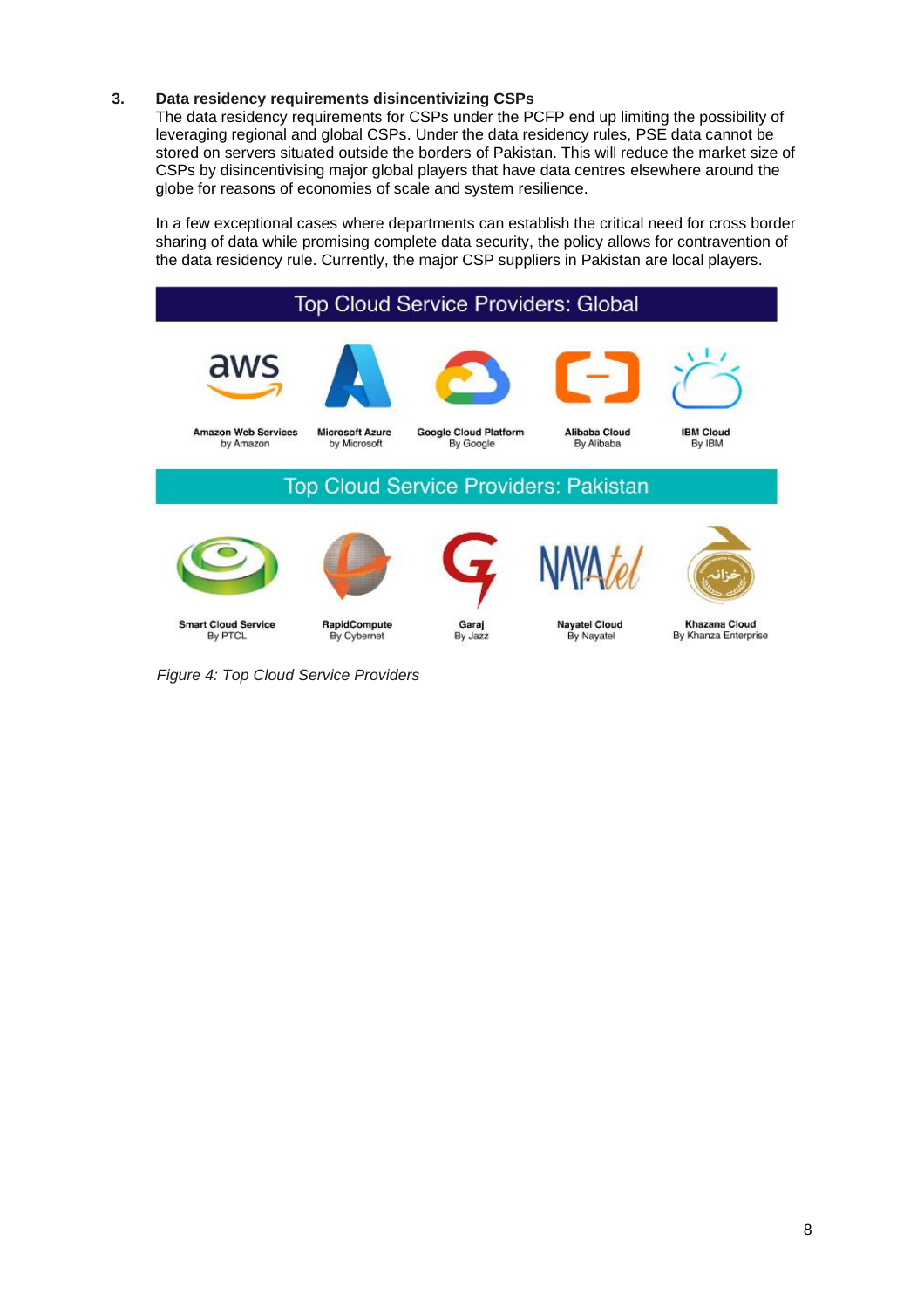#### **Box 1: Hype for Hyperscalers**

The global cloud market is dominated by a small number of very large cloud providers referred to as hyperscalers. Most organisations globally acquire cloud services from hyperscalers due to their infrastructural agility which comes with hard to match scalability, speed, and security. The top five cloud hyperscalers command almost two-thirds of the global IAAS market signifying the pivotal role they play in the cloud space.



Currently, none of these hyperscalers have a footprint in Pakistan. Even though hyperscalers offer services in almost all major countries and territories around the globe, they do not have local data centres in most of these locations. Hyperscalers usually cover the globe through 20- 40 locations on average, while ensuring maximum uptime owing to expansive architecture and advanced technology. For instance, AWS currently has infrastructure in 25 regions with 81 Availability Zones around the world and guarantees a 99.99% uptime. However, recently, AWS established their local footprint in Indonesia, given the country's growing demand and fast paced digitalisation.

Considering the data residency requirements laid out by the PCFP, it is unclear if Pakistan can still

attract and benefit from these global cloud leaders for a fast tracked, cost-efficient and secure cloud adoption.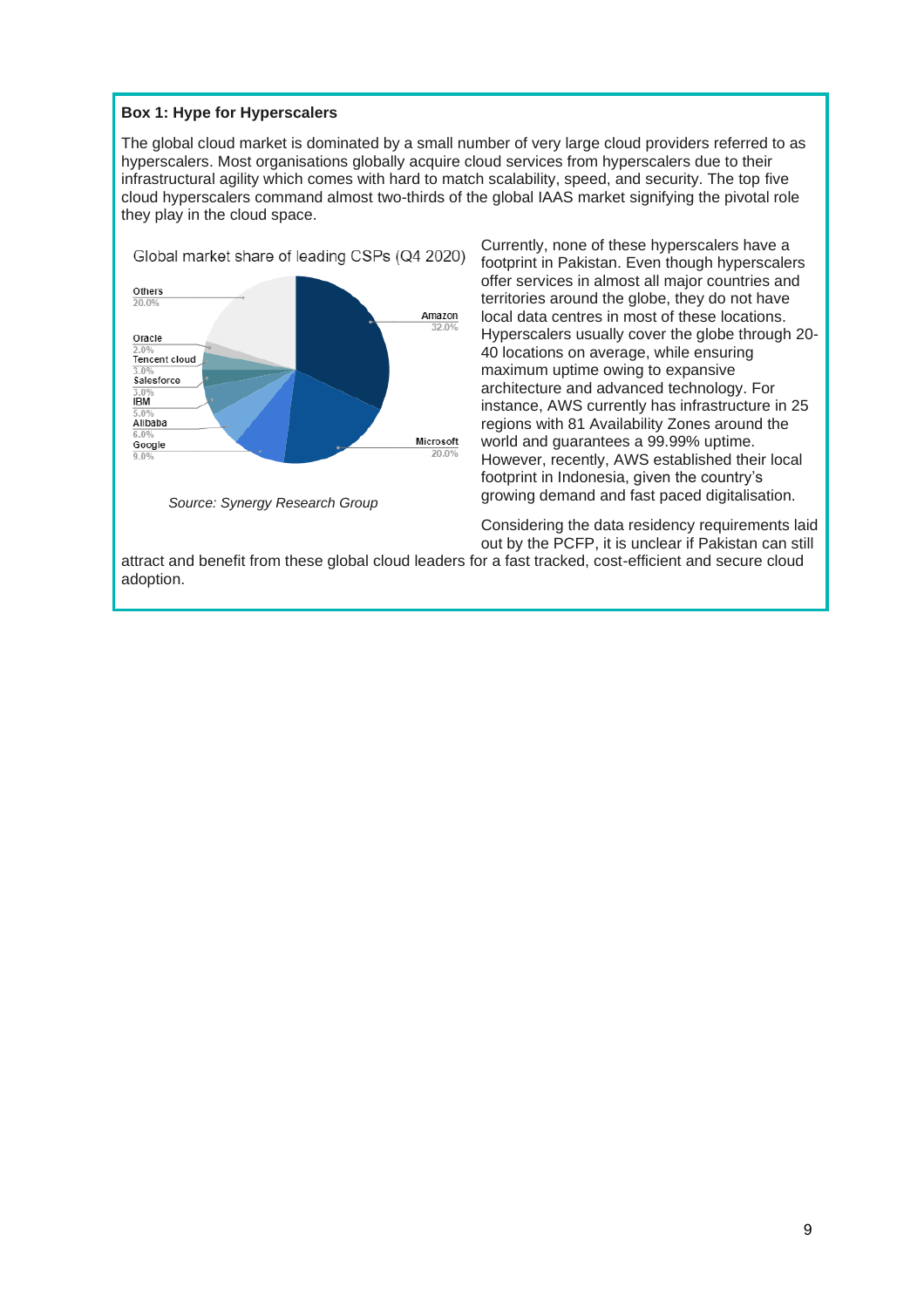# **4. Identifying and Overcoming Common Impediments to Cloud Adoption**

Adoption of cloud comes with its own set of challenges. This section identifies challenges that can be anticipated in Pakistan's cloud first journey and provides recommendations to overcome these issues in a proactive and timely manner.

| <b>People</b>  | Develop a cloud-skilled<br>workforce<br>• Up/re-skill existing<br>employees with<br>mandatory training<br>• Attract and hire cloud<br>adept talent<br>• Develop public-<br>academia partnerships<br>to increase resource<br>pool                 | <b>PSEs to both adopt</b><br>and adapt to cloud<br>computing<br>• Align organisational<br>and employee<br>mindset with<br>technology shifts                                                                                                                                                                                                                                                |                                                                                                                                                                                                                                   |                                                                                                                                                                                                               |
|----------------|--------------------------------------------------------------------------------------------------------------------------------------------------------------------------------------------------------------------------------------------------|--------------------------------------------------------------------------------------------------------------------------------------------------------------------------------------------------------------------------------------------------------------------------------------------------------------------------------------------------------------------------------------------|-----------------------------------------------------------------------------------------------------------------------------------------------------------------------------------------------------------------------------------|---------------------------------------------------------------------------------------------------------------------------------------------------------------------------------------------------------------|
| <b>Process</b> | <b>Redesign government</b><br>IT procurement budget<br>framework to support<br>flexible payment<br>methods<br>• Redesign procurement<br>and IT budgeting in<br>line with the needs of<br>modern tech payment<br>models (e.g., pay-as-<br>you-go) | Revamp<br>government's<br>legacy procurement<br>processes<br>• Redesign<br>procurement in line<br>with modern ways<br>of doing business<br>with international<br>players                                                                                                                                                                                                                   | Increase involvement<br>of industry experts<br>with the Cloud Board<br>• Set aside more<br>seats for, and<br>develop adequate<br>autonomy of IT<br>experts within the<br>cloud board<br>• Develop industry<br>consortia           |                                                                                                                                                                                                               |
| <b>Product</b> | <b>Prevent vendor lock-in</b><br>through hybrid<br>architecture and<br>improved<br>interoperability<br>• Adopt hybrid<br>architecture models                                                                                                     | Ramp up efforts to<br>attract global cloud<br>leaders<br>• Lead a concerted<br>effort around<br>demand estimation,<br>aggregation and<br>projection to give<br>international<br>players a good<br>sense of TAM and<br><b>SAM</b><br>Improve business<br>and regulatory<br>environment for<br>critical players in<br>the space<br>• Create partnerships<br>between local and<br>global CSPs | <b>Understand and</b><br>mitigate cloud<br>security risks<br>• Create<br>organisational<br>awareness about<br>the realistic risks<br>around cloud usage<br>• Create stronger<br>policies and<br>standards around<br>data security | <b>Ensure</b><br>sustainability of<br>public cloud<br>initiatives<br>• Iteratively<br>upgrade the<br>cloud policy<br>• Create a<br>conducive<br>investment<br>environment for<br>development of<br>local CSPs |

*Table 2: Recommendations for Effective Cloud Adoption*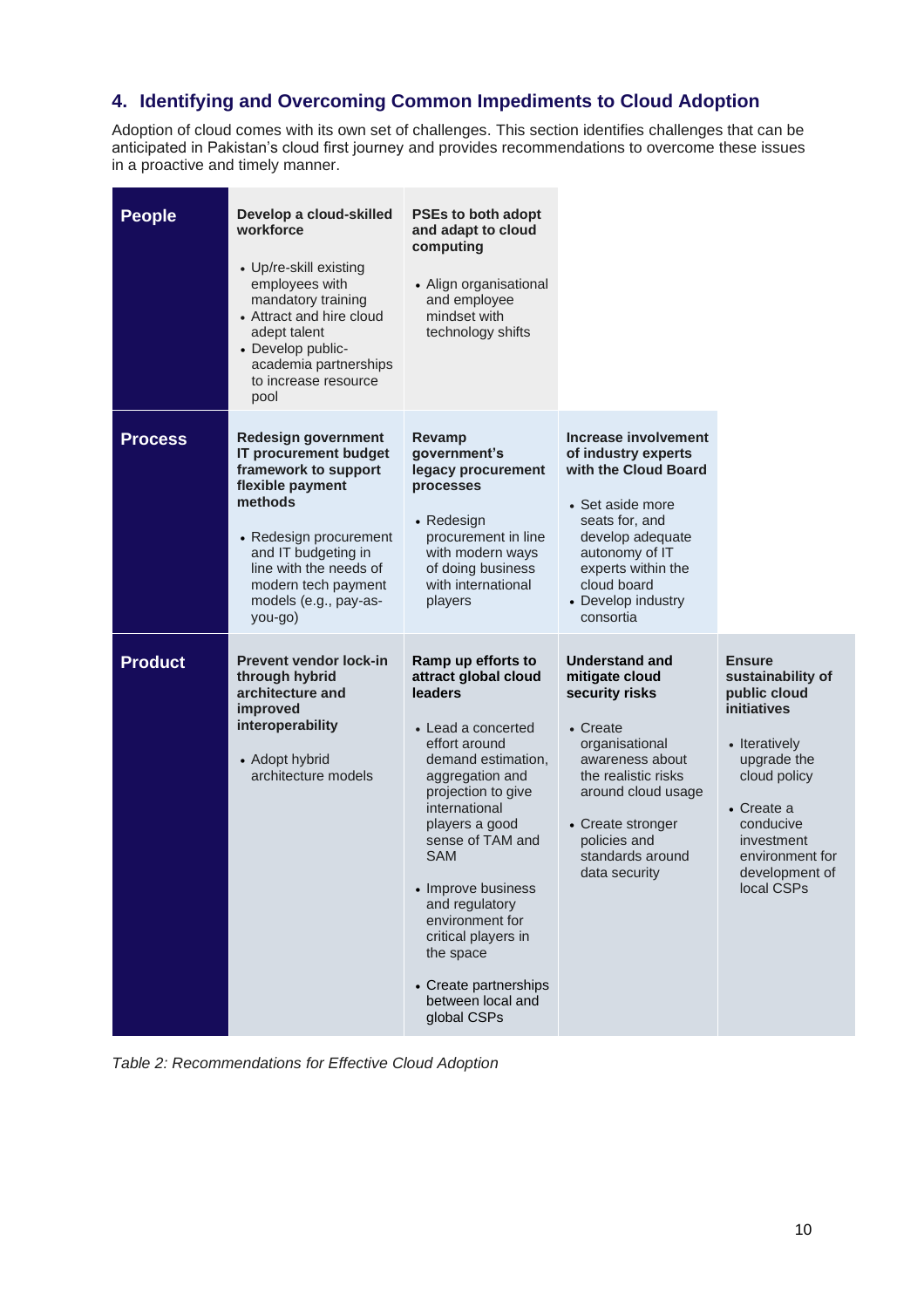## **4.1.People**

#### **Develop a cloud ready workforce**

As with other technologies, effective utilisation of the public cloud is contingent upon the skills of the workforce that operate and utilise it. Human resources trained in operating legacy technologies such as physical servers cannot be expected to efficiently use cloud technology.

To overcome the skills gap, employees need to be upskilled and/or reskilled. To achieve this, departments can introduce mandatory training on cloud technology for technical as well as nontechnical teams. The government of Thailand, for example, offers cloud based upskilling programs for its employees in partnership with AWS. <sup>17</sup> In addition to reskilling and/or upskilling the existing workforce, PSEs need to attract and hire resources who are adept at operating emerging technologies. The government can also collaborate with experts in the private and academic sectors to further enhance the available pool of human resources. For example, in Singapore, AWS cointroduced 'Cloud Ready SG' with the government with the aim of preparing a cloud ready future workforce. <sup>18</sup> By creating a cloud ready workforce for which there is existing global demand, Pakistan can further boost its technology talent export. 19

#### **PSEs to both adopt and adapt to cloud computing**

Organisations often run the risk of failing to realise their cloud goals because they have a narrow vision of cloud adoption. Too often, this vision focuses primarily on migrating data from one medium to another while maintaining underlying legacy processes and approaches to work.

To accrue the spectrum of benefits offered by cloud computing, technology changes must be accompanied by a shift in organisational and employee mindset/approach. Greater collaboration and innovation should be fostered. For instance, cloud leaders such as the UK and Singapore utilise cloud to offer shared tools and technology stacks across public departments.

## **4.2.Processes**

#### **Redesign IT procurement budget framework to support flexible payment methods**

Public Procurement Regulatory Authority's (PPRA) IT procurement model does not support CSPs' pay-as-you-go model. This payment model is core to cloud's easy scalability and reduced costs. Incongruency between procurement and payments models could potentially hinder smooth adoption of cloud services at a large scale.

Budgets for public IT expenditure needs to be redefined to support flexible payment methods that do not require one-time procurement. Debates around rethinking and recalculating CAPEX and OPEX can inform more sophisticated decision-making to optimise technology spending. 20

#### **Revamp legacy public procurement processes**

Current processes and regulations enacted by Public Procurement Regulatory Authority (PPRA) cater to the procurement needs of legacy infrastructure. For example, the rules dictate that any bidding suppliers must present demos of tech solutions in person, and those suppliers must be based in Pakistan.<sup>21</sup> These processes should be revisited to create an enabling environment for new players and technologies, particularly those that don't have a localised presence. Improving such procurement guidelines will also facilitate the development of a vibrant and competitive cloud market resulting in higher quality services and better pricing.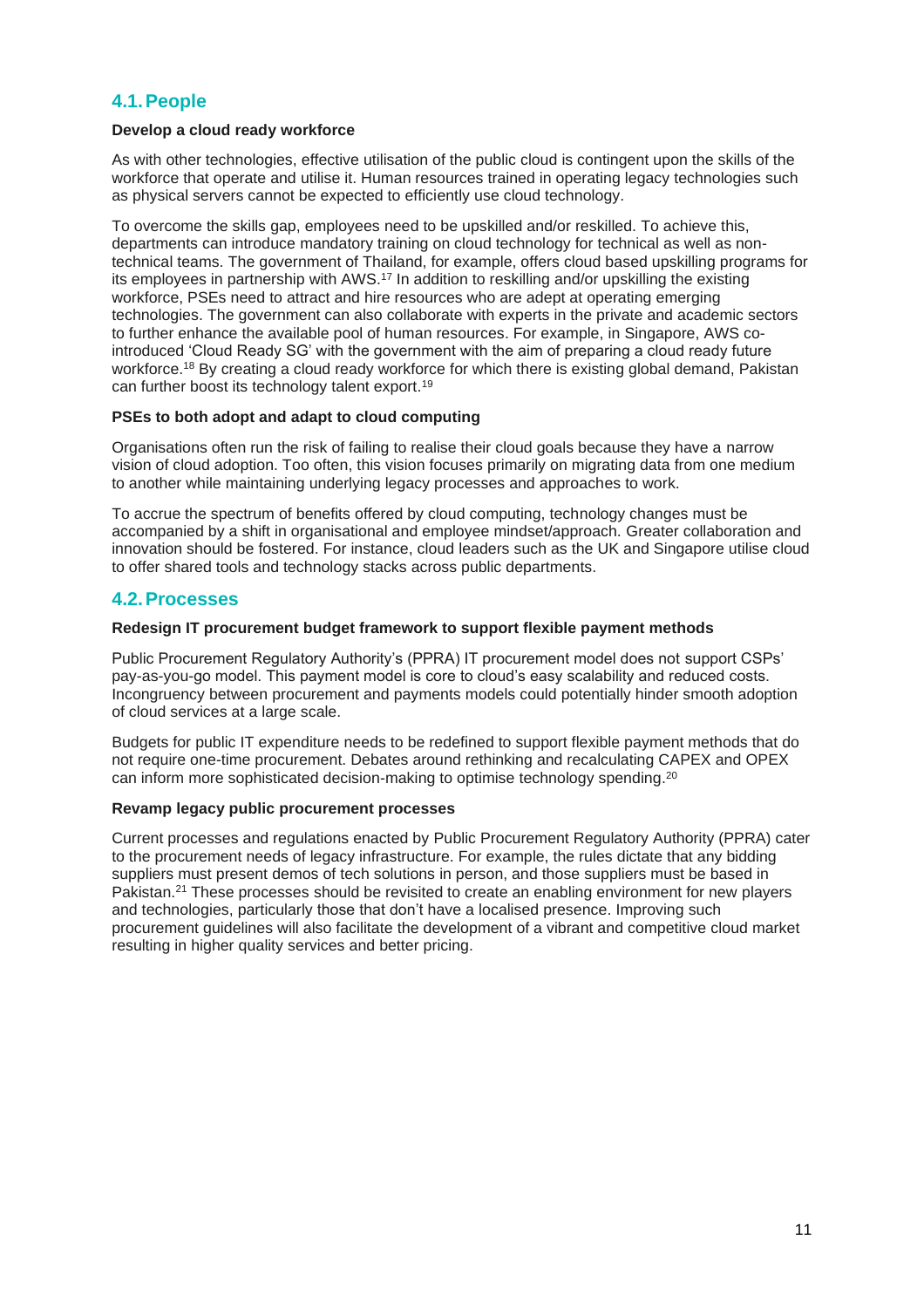#### **Box 2: Pakistan's Procurement Predicament**

Public Procurement Regulatory Authority (PPRA) is the government's leading body for all public procurement including IT-related procurement. PPRA's role extends to the development of procurement rules, regulations and procedures that all federal government owned PSEs are required to follow for procurement of goods and services. Although PPRA rules and regulations have undergone several rounds of revisions over the last few years, they remain outdated, cumbersome and are unresponsive to the needs of the emerging technology landscape.

To begin with, the entire procurement process, even for digital goods, is – quite ironically – paperbased from start to finish. For projects worth more than PKR 3 million, procuring departments are required to publish tenders in local newspapers in addition to publishing them on their websites. Bidders are directed to physically visit the relevant department to submit their financial and technical proposals in the form of heavy stacks of printed paper, supplemented by earnest money paid in the form of a cheque/pay order. In the current era of global integration, such heavy dependence on paperbased, in-person processes hampers participation from international companies.

The next step in the process requires bidders to present demonstrations of their IT products to a panel that marks adherence against a checklist of requirements. These checklists are unnecessarily detailed, leaving no room for the type of innovative alternatives which are now driving developments across digital industries. The process is further constrained by panellists who may not be aware of the latest developments in the technologies being evaluated.

These policies are reminiscent of legacy era IT procurements where physical demonstrations could be provided for tangible infrastructure. Today, for products such as the cloud, benefits cannot be shown through a single demonstration but instead require a deep understanding of the subject matter. Procurement policies are in dire need of a complete overhaul and alignment with needs of the digital industry to effectively support Pakistan's digital transformation ambition.

#### **Increase involvement of industry experts with the Cloud Board**

To ensure that cloud adoption is in-sync with industry best practices across the public and private sector, linkages with industry expertise are imperative. Currently, the PCFP recommends reserving only two of seven seats for IT experts on the Cloud Board.

Industry leaders, who bring a deep understanding of public cloud and can help Pakistan accelerate its cloud adoption journey, should have greater representation on the board. This can be done by either increasing the number of seats on the Board, or developing structures such as a designated committee/working group through which industry experts can submit formal inputs to the Board.

## **4.3.Product**

#### **Prevent vendor lock-in through hybrid architecture and improved interoperability**

The promise of cloud infrastructure and services is based on agility, open architecture, flexibility, and on-demand scale. Reliance on one vendor for public cloud provision drives governments into contractual lock-ins thus reducing the scope of advantages offered by transitioning to the cloud.

To avoid vendor lock-in, hybrid architecture with multi-cloud support can be adopted. This will enable customers to move workloads between cloud providers for cost efficiency, service availability, security, resilience, and geographic survivability considerations. To achieve this, provision for standard-based interoperability backed by tools and professional services to migrate workloads in a multi-cloud environment is critical. There will be a requirement of sophisticated multi cloud migration skills and tools to enable this. For instance, UK's Government Digital Service (GDS) works closely with government departments to offer services that prevent such lock-ins.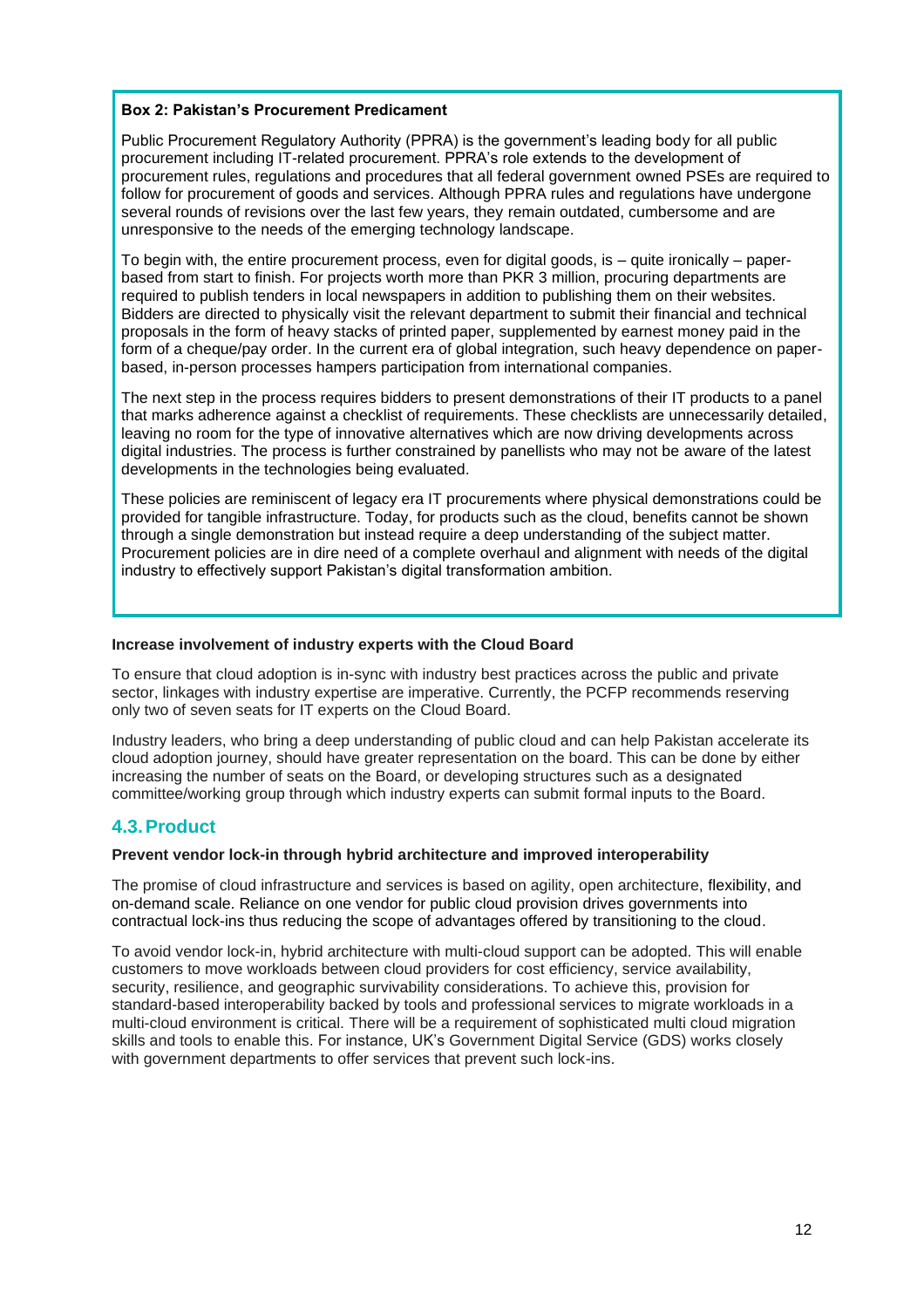#### **Ramp up efforts to attract global cloud leaders**

Hyperscalers are crucial to successful public cloud adoption as they offer lower costs, higher scalability, and greater agility. However, attracting these global leaders can be challenging for countries that are just starting their cloud adoption journey. Currently, Pakistan is not a high potential market for major cloud providers. For instance, AWS currently categorises Pakistan as a small- and medium-sized business (SMB) coverage market as there hasn't been much traction in major enterprise, telecommunications and financial services verticals.

To demonstrate the potential of the Pakistani market, the federal government in coordination with provincial governments and the private sector can lead a focused sizing exercise on demand estimation, aggregation, and subsequent forecasts. This will enable global and regional cloud service providers to take a more bullish view on the market. Additionally, focus needs to be directed towards improving ease of business in a bid to attract international service providers who can offer cutting edge technology and enhanced services to Pakistani entities. Local CSPs can also explore forming partnerships with global CSP leaders to offer enhanced services and establish presence of international CSPs. Although some local market players such as PTCL are working in collaboration with global players such as Microsoft, however, the partnerships are at currently a small-scale leaving room for further collaborative efforts.

#### **Understand and mitigate cloud security risks.**

As highlighted earlier, fears around data security and privacy can deter organisations from making the shift as they fear loss of data autonomy and data breaches. Organisations need to create awareness around cloud technology amongst their employees dispel misconceptions related to cloud security, and better equip them in mitigating potential risks. Moreover, the government needs to create policies and accreditation criteria that have data security at their core. Singapore's Multi-Tier Cloud Security Standards for accrediting CSPs greatly helped in engendered public sector's trust in and consequent move to cloud computing. 22

#### **Ensure sustainability of public cloud initiatives.**

Public cloud initiatives require active effort from the government to ensure they stand the test of time and will continue on an evolution path. This entails keeping up with global trends and engaging in frequent course correction to render tailored cloud adoption journey optimal for the local context.

As such, an important consideration to drive sustainability of the cloud policy will be development of a closed feedback loop. By systematically addressing and analysing experiences of PSEs in their cloud journey, the policy can be upgraded to match the needs of the PSEs more accurately. Moreover, initiative continuity beyond the implementation stage requires exploration and development of funding streams and creation of an enabling business environment for local CSPs by the government. This would not only help jumpstart cloud adoption in the country but also assist in the long-term sustainability of public cloud services.

**Hiba Fatima** has an MSc. in International Politics from SOAS, a BSc. in Economics and Political Science from LUMS, and experience working as a consultant with the government and public sector. Currently, her work focuses on developing research and helping different sectors leverage digital transformation for improved economic and social opportunities. Hiba is interested in exploring the intersection between digital and human development, public service delivery and government

**Navid Qazi** brings over two decades of experience in setting up and growing technology centric businesses in international markets. Most recently, he was responsible for Cisco's Web-Scale, Cloud and Global Accounts segment in APJC based in Singapore. He has been advising early-stage tech companies to expand their global footprint across Europe, Middle East and Asia Pacific. He is a certified board director having been on the Board of American Business Council. He has also attended executive education programs at MIT Sloan and INSEAD.

**Disclaimer:** The views and opinions expressed in this piece are those of the authors and do not necessarily reflect the official policy or position of either Tabadlab's Centre for Digital Transformation or Tabadlab Private Limited.